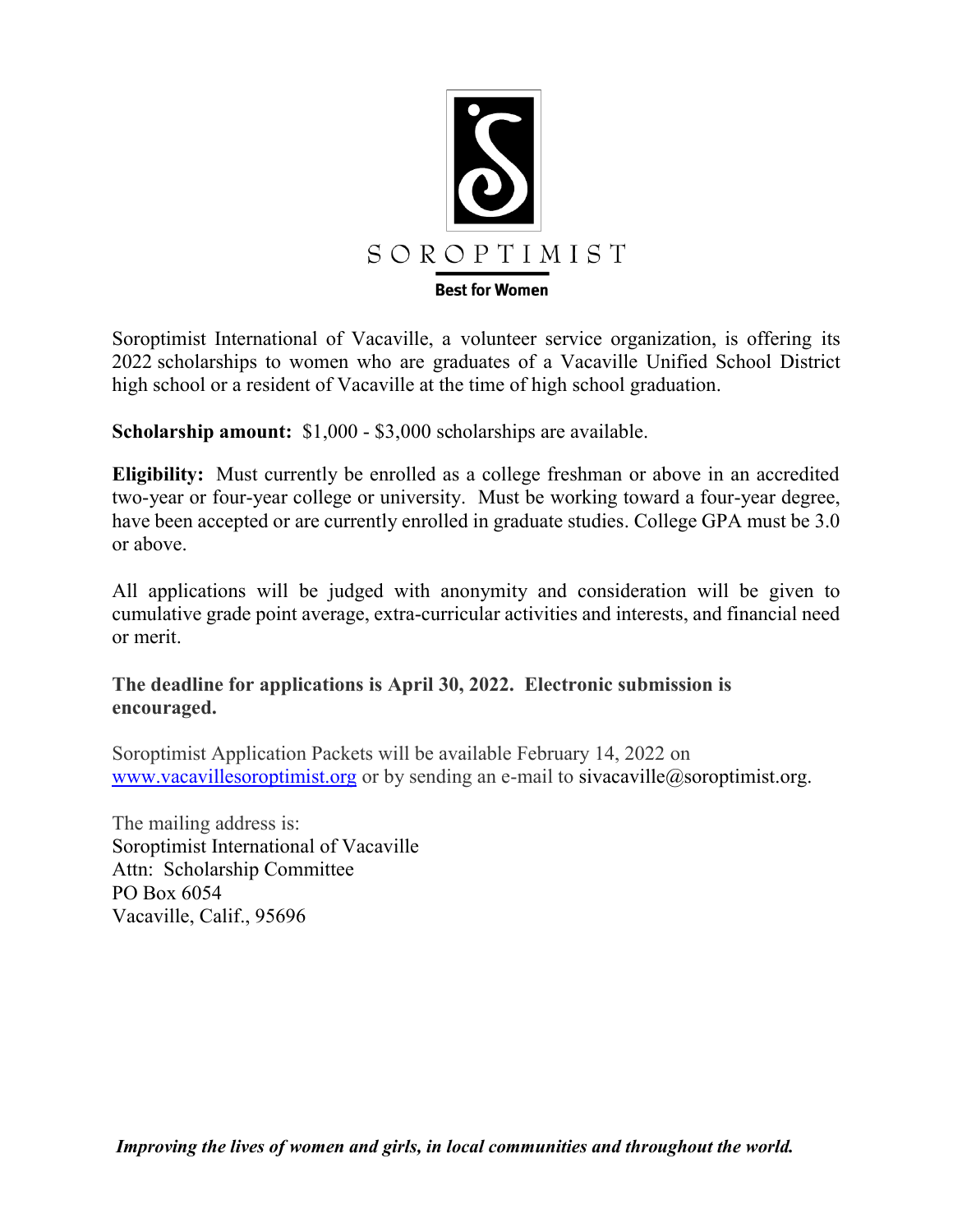

Spring 2022

Dear Applicant:

Thank you for your interest in our Scholarship program. We are pleased that you are interested in pursuing your college education and are applying for a scholarship from Soroptimist International of Vacaville.

#### Eligibility:

Soroptimist International of Vacaville, a volunteer service organization, is offering its 2022 annual Scholarship to women who are graduates of a Vacaville Unified School District high school or were a resident of Vacaville at the time of high school graduation. Applicants must currently enrolled in an accredited twoyear or four-year college or university (freshman or higher) and working towards a four-year degree or have been accepted/are currently enrolled in graduate studies.

Those who wish to submit a qualifying application must have attained a high school GPA of 3.0 or above and have a current college GPA of 3.0 as well. The required documentation is listed on the Scholarship Application Form.

Submission requirements:

- x **Scholarship Application**
- x **Three** letters of recommendation are required. The letters may not be from family members and should be from persons related to your educational or employment endeavors. (See specifics on application) We want to learn about you from people who know you well and who are aware of your goals and aspirations. They should also understand your ability to accomplish goals, meet deadlines and must be aware of your work ethic.
- x **Summary statement**
- x **Essay**
- x **HS transcripts (unofficial accepted)**
- x **College transcripts (unofficial accepted)**
- x **Proof of current college enrollment**
- x **Financial need statement**

All criteria must be met in order to be eligible for these scholarships.

**Application deadline:** Applications may be e-mailed to sivacaville@soroptimist.net, or mailed to Soroptimist International of Vacaville Attn: Scholarship Committee PO Box 6054 Vacaville, CA 95696 Your application must be postmarked or electronically submitted no later than **April 30, 2022.**

Any questions should be directed to the committee at sivacaville@sorptimist.net or (707) 474-8863. Remember that we wish for you to be successful with the application process and no question is too insignificant. We will be glad to help you to the extent possible, but you must let us know what you need. All application packets remain sealed until the deadline, so it is entirely your responsibility to be sure that all required documentation is

We wish you the very best in the application process and look forward to receiving your completed application.

Sincerely,

included.

The Scholarship Committee

*Improving the lives of women and girls, in local communities and throughout the world.*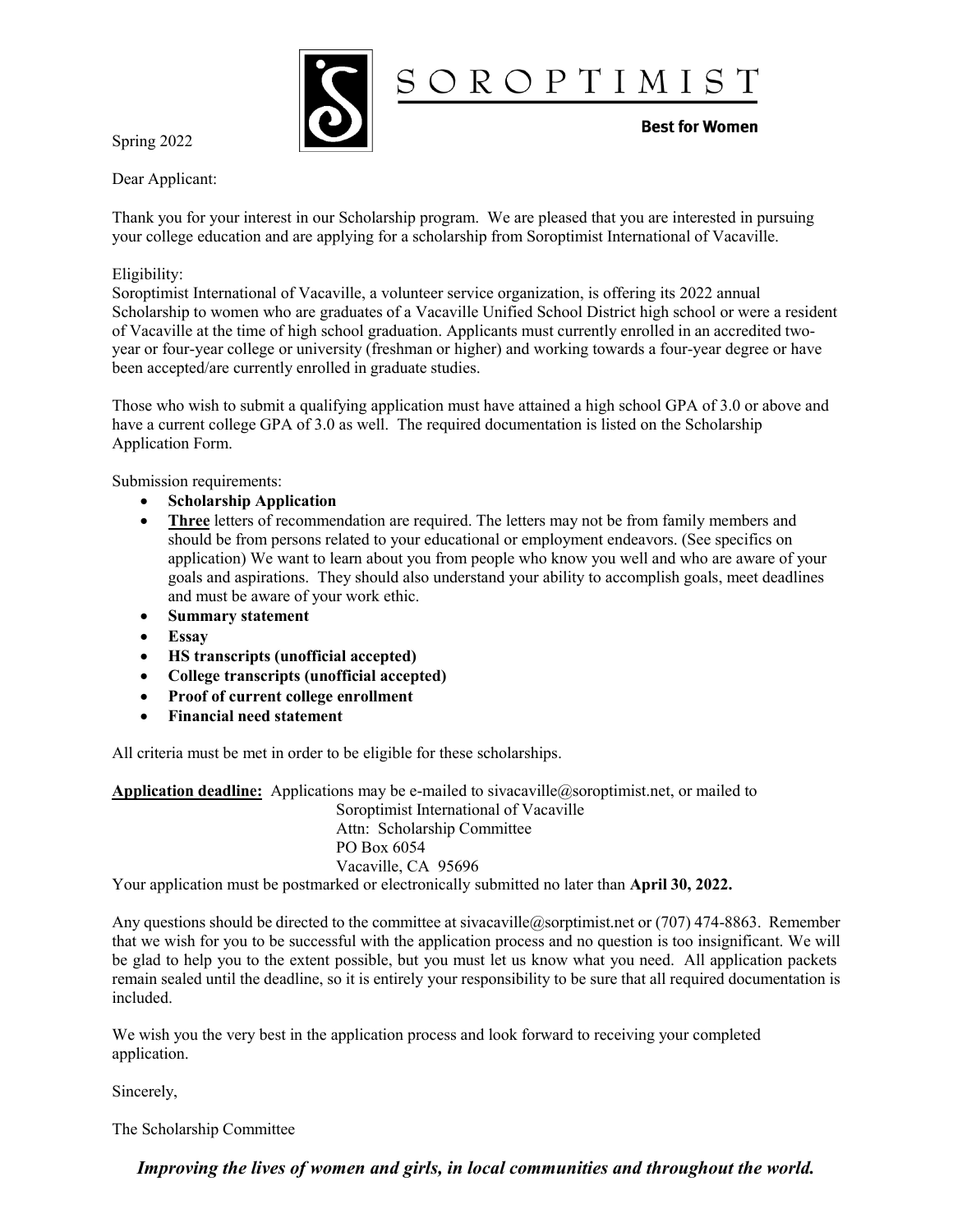

## **Soroptimist International of Vacaville P. O. Box 6054 Vacaville, CA 95696-6054**

## **2022 Scholarship Application Form Application Deadline – April 30, 2022**

| Applicant Name:        |                | Date of Birth:  |
|------------------------|----------------|-----------------|
|                        |                |                 |
|                        |                |                 |
| <b>Street Address:</b> |                |                 |
|                        |                |                 |
| City:                  | State:         | Zip:            |
|                        |                |                 |
|                        |                |                 |
| Phone Number:          | Email Address: |                 |
|                        |                |                 |
|                        |                |                 |
| High School Attended:  |                | Year Graduated: |
|                        |                |                 |
|                        |                |                 |
| College Attending:     |                |                 |
|                        |                |                 |
|                        |                |                 |
| Major:                 | Minor:         |                 |
|                        |                |                 |
|                        |                |                 |

I have enclosed the following as part of my application.\*

 $\Box$  High School Transcript (Official transcripts not necessary; copies are acceptable)

College Transcripts or copies for all colleges attended and/or progress reports (Unofficial transcripts are acceptable)

- Proof of college enrollment
- Three (3) letters of recommendation: At least one from a faculty member or college administrator and at least one from a member of the community. (No letters from family members. Must be on letterhead.)
- Summary Statement On a separate sheet, please include major, minor, choice of occupation, honors, achievements, interests, extra-curricular activities.
- Essay (1 page) Tell us a bit about yourself, your educational goals, and your plans/goals after graduation. Why did you choose this occupation?
- $\Box$  Financial need Please indicate whether you are self-supporting or the percentage of your tuition for which you are responsible. Include any financial aid you will be receiving and your/your parent's income information.

 $\mathcal{L}_\mathcal{L} = \mathcal{L}_\mathcal{L} = \mathcal{L}_\mathcal{L} = \mathcal{L}_\mathcal{L} = \mathcal{L}_\mathcal{L} = \mathcal{L}_\mathcal{L} = \mathcal{L}_\mathcal{L} = \mathcal{L}_\mathcal{L} = \mathcal{L}_\mathcal{L} = \mathcal{L}_\mathcal{L} = \mathcal{L}_\mathcal{L} = \mathcal{L}_\mathcal{L} = \mathcal{L}_\mathcal{L} = \mathcal{L}_\mathcal{L} = \mathcal{L}_\mathcal{L} = \mathcal{L}_\mathcal{L} = \mathcal{L}_\mathcal{L}$ 

<sup>\*</sup>Soroptimist International of Vacaville will assure anonymity of all applicants by asking that you not use your name on any submitted paperwork and that you request that your letters of recommendation refer to "applicant." The Soroptimist Scholarship Committee will be responsible for obscuring your name on transcripts and other materials where it does appear.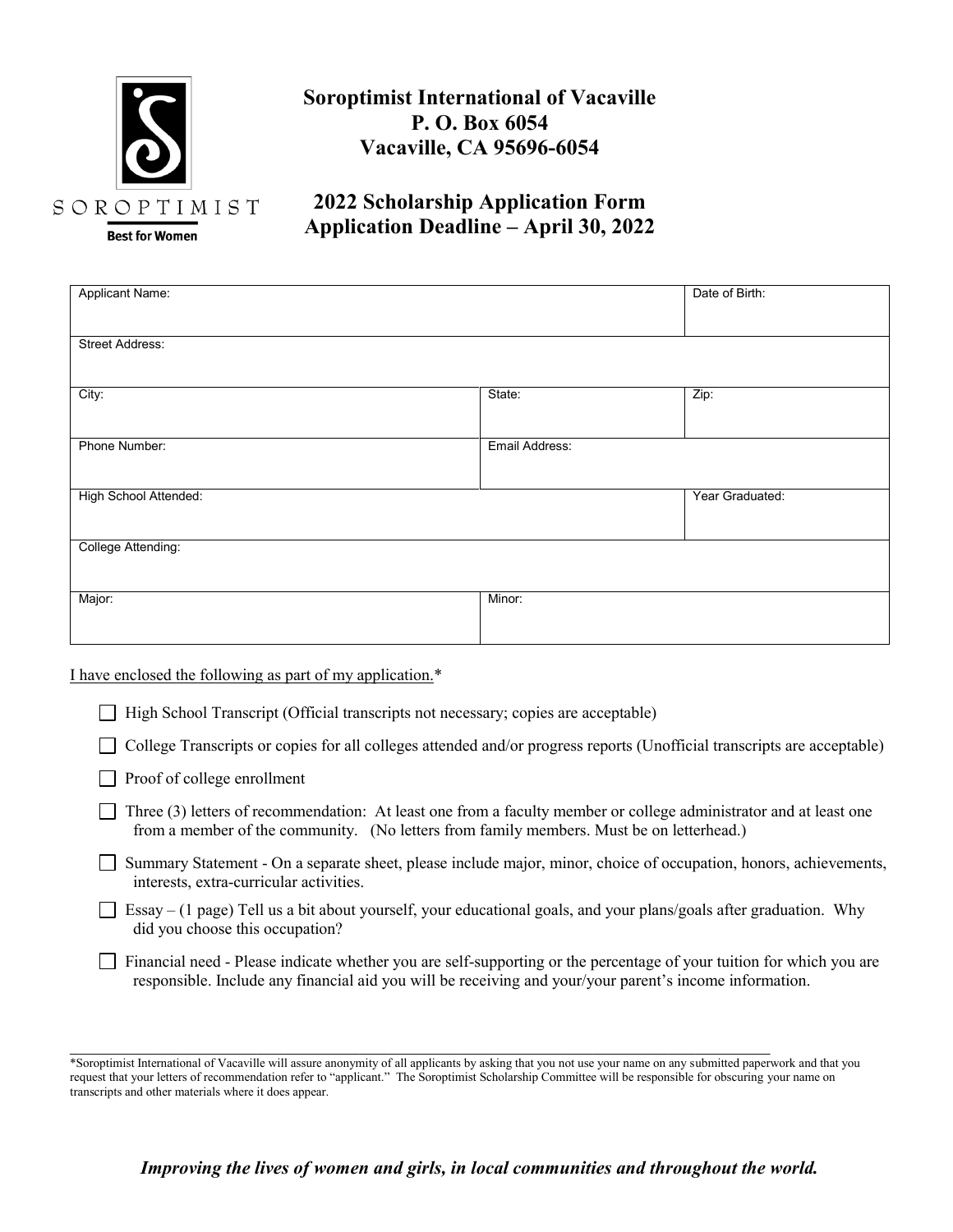

# **2022 Applicant Summary Statement Application Deadline – April 30, 2022**

| College Major(s):            |
|------------------------------|
|                              |
|                              |
|                              |
|                              |
| College Minor(s):            |
|                              |
|                              |
|                              |
| Choice of Career Occupation: |
|                              |
|                              |
|                              |

**List honors, achievements, interests and extra-curricular activities.**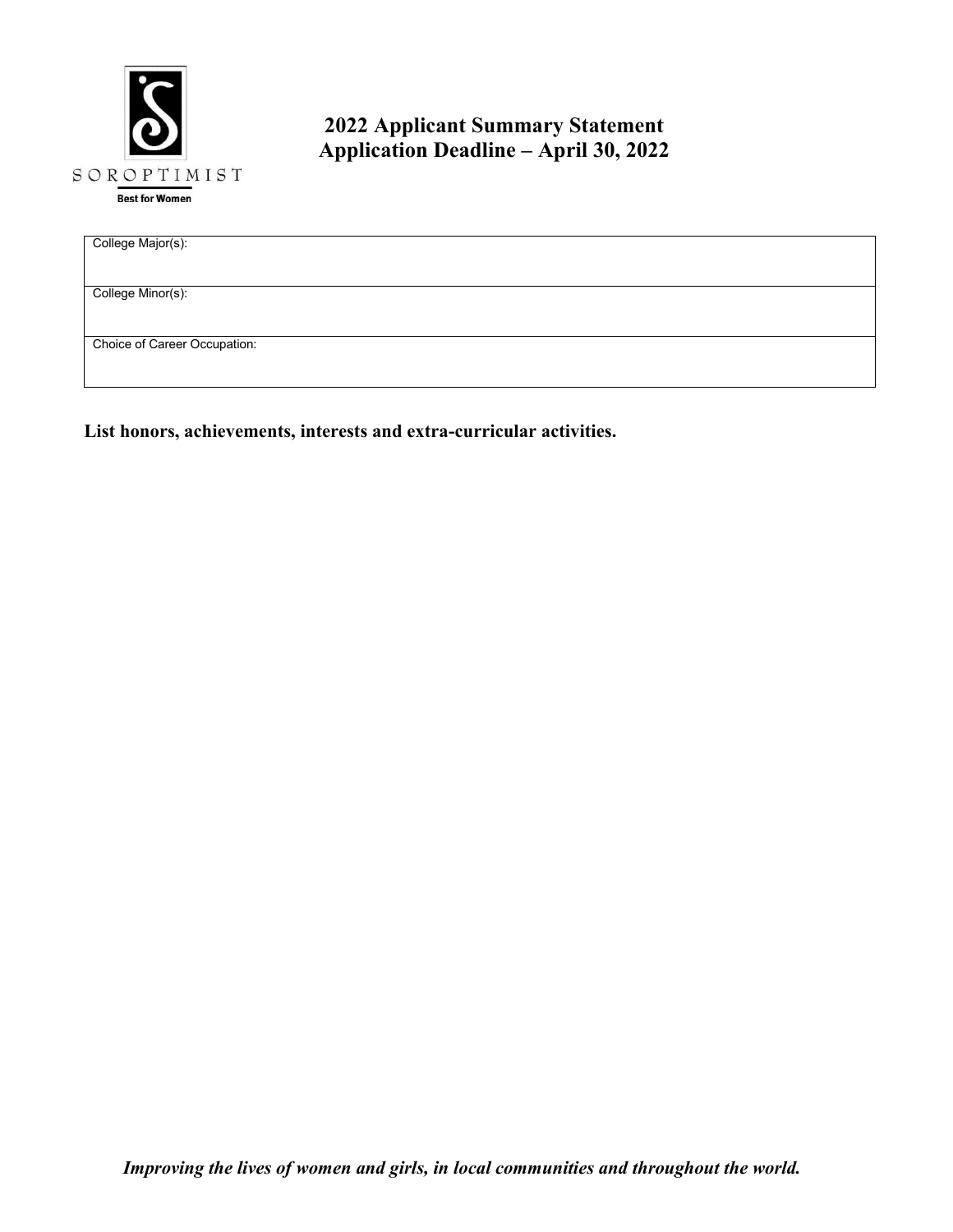

**2022 Application Essay Application Deadline – April 30, 2022**

**Essay - Tell us a bit about yourself; your educational goals, and your plans/goals after graduation. Why did you choose this occupation?**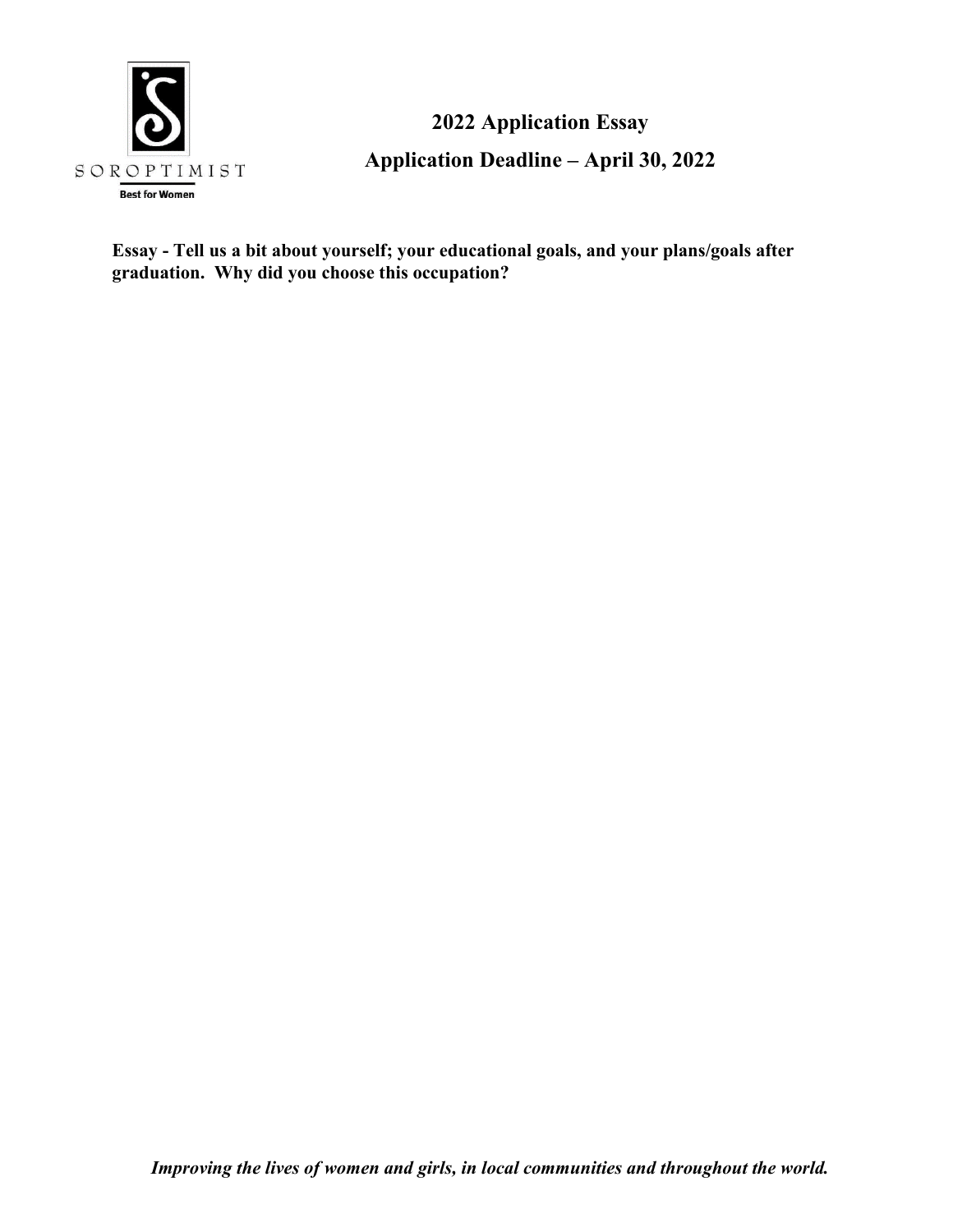

## **2022 Applicant Financial Need Statement Application Deadline – April 30, 2022**

### **Please Check the Appropriate Box(es):**

I am financially self-supporting.

I have attached the first page of my most recent tax return and W-2.

I am financially dependent on my parent(s)/guardian(s).

I have attached the first page of their most recent tax return and  $W-2(s)$ .

### **Please complete the following:**

| Total estimated cost of education:                                           | % of Tuition I am responsible for: | % of Financial Aid being received: |
|------------------------------------------------------------------------------|------------------------------------|------------------------------------|
| List of Grants, Scholarships, Loans or other Financial Aid Awarded/Borrowed: |                                    | Amount Awarded/Borrowed:<br>\$     |
|                                                                              |                                    | $\mathsf{\$}$                      |
|                                                                              |                                    | $\$$                               |
|                                                                              |                                    | \$                                 |
|                                                                              |                                    | $\boldsymbol{\mathsf{S}}$          |
|                                                                              |                                    | $\$$                               |
|                                                                              |                                    | $\mathsf{\$}$                      |
|                                                                              |                                    | \$                                 |
|                                                                              |                                    | $\$$                               |
|                                                                              |                                    | $\$$                               |
|                                                                              |                                    | \$                                 |
|                                                                              |                                    | $\$$                               |
|                                                                              |                                    | $\mathbb S$                        |
|                                                                              |                                    | \$                                 |
|                                                                              |                                    | \$                                 |
|                                                                              |                                    | $\boldsymbol{\mathsf{S}}$          |
|                                                                              |                                    | $\$$                               |
|                                                                              |                                    | \$                                 |
|                                                                              |                                    | \$                                 |
|                                                                              |                                    | \$                                 |